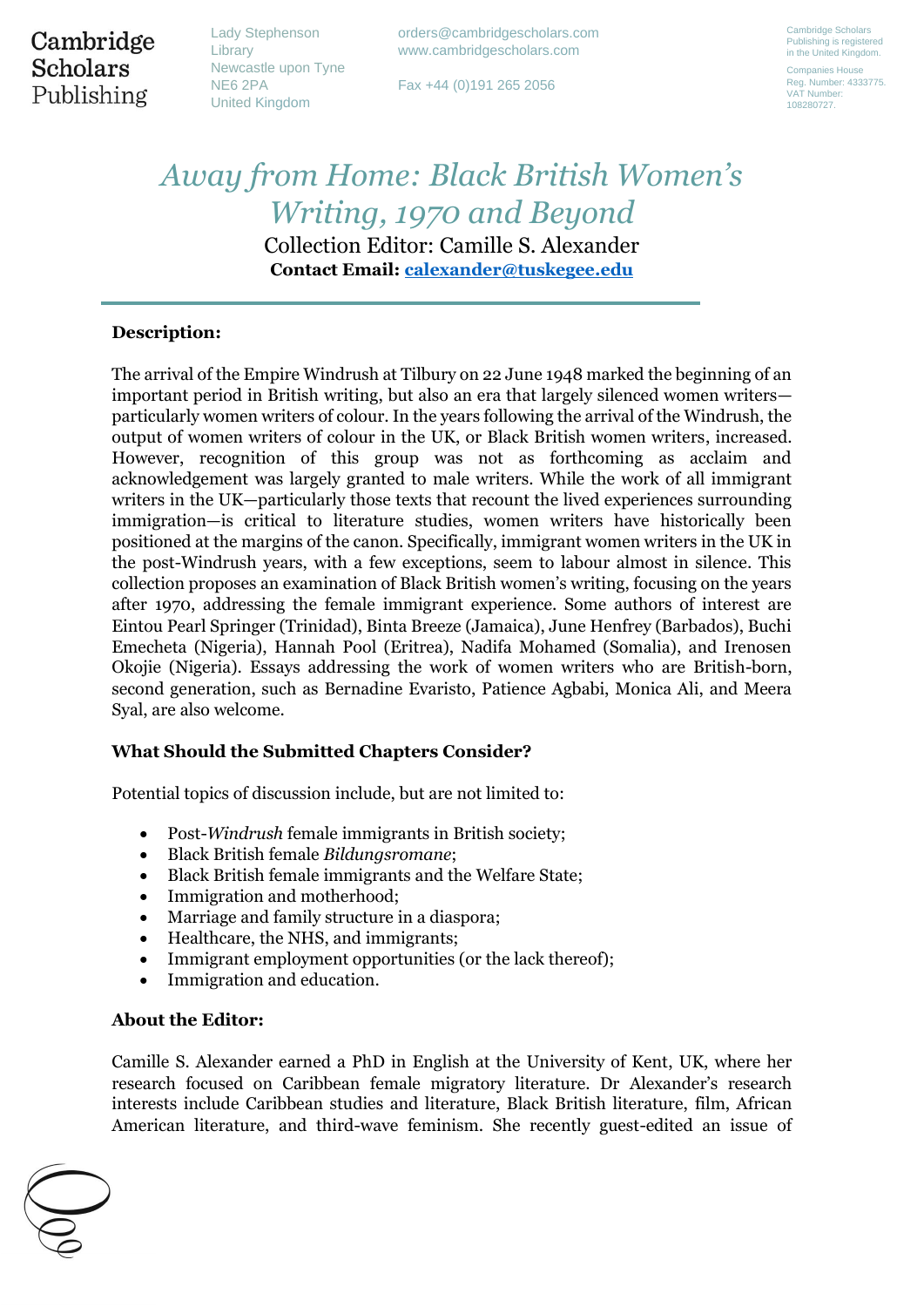Lady Stephenson Library Newcastle upon Tyne NE6 2PA United Kingdom

Fax +44 (0)191 265 2056

Cambridge Scholars Publishing is registered in the United Kingdom. Companies House

Reg. Number: 4333775. VAT Number: 108280727.

*Caribbean Quarterly* (2021), and has published in *The Journal of Popular Culture* (2019), *The International Journal of James Bond Studies* (2020), and the edited collections *Woke Cinderella: 21st-Century Adaptations* (2020) and *Voodoo, Hoodoo and Conjure in African-American Literature: Critical Essays* (2019). Dr. Alexander is an Assistant Professor of English at Tuskegee University, USA.

# **Submission Requirements:**

Final essays should be between 5000 and 7000 words;

All submissions should conform to the grammar and formatting guidelines provided by Cambridge Scholars Publishing, which can be viewed here: [https://www.cambridgescholars.com/pages/forms-guidelines.](https://www.cambridgescholars.com/pages/forms-guidelines)

Unless agreed with the Editor prior to submission, referencing should be in Chicago style.

Any work submitted for publication should be free of copyright restrictions, and a statement should be submitted in support of this.

Contributions should be scholarly based, rather than anecdotal or unverifiable.

Contributions must be wholly in English, excluding footnotes, appendices, and short extracts for translation.

While we will perform pre-press evaluations on the collection, we do not provide full copyediting services, so we ask that works are submitted to us in their final, 'ready-to-go' form.

# **How to Submit?**

You should submit to the Editor a completed proposal form, alongside a copy of your work for their review. This submission should be made directly to the address at the top of this page.

If you have any questions about the collection, prior to your submission, please contact the Editor.

# **Timeline:**

| 300-word abstracts and 50-word author biography: | May 1       |
|--------------------------------------------------|-------------|
| Response:                                        | May 20      |
| First draft:                                     | August 30   |
| Feedback:                                        | November 30 |
| Final draft:                                     | February 1  |

All works should be submitted to the Editor, at the address provided at the top of this document.